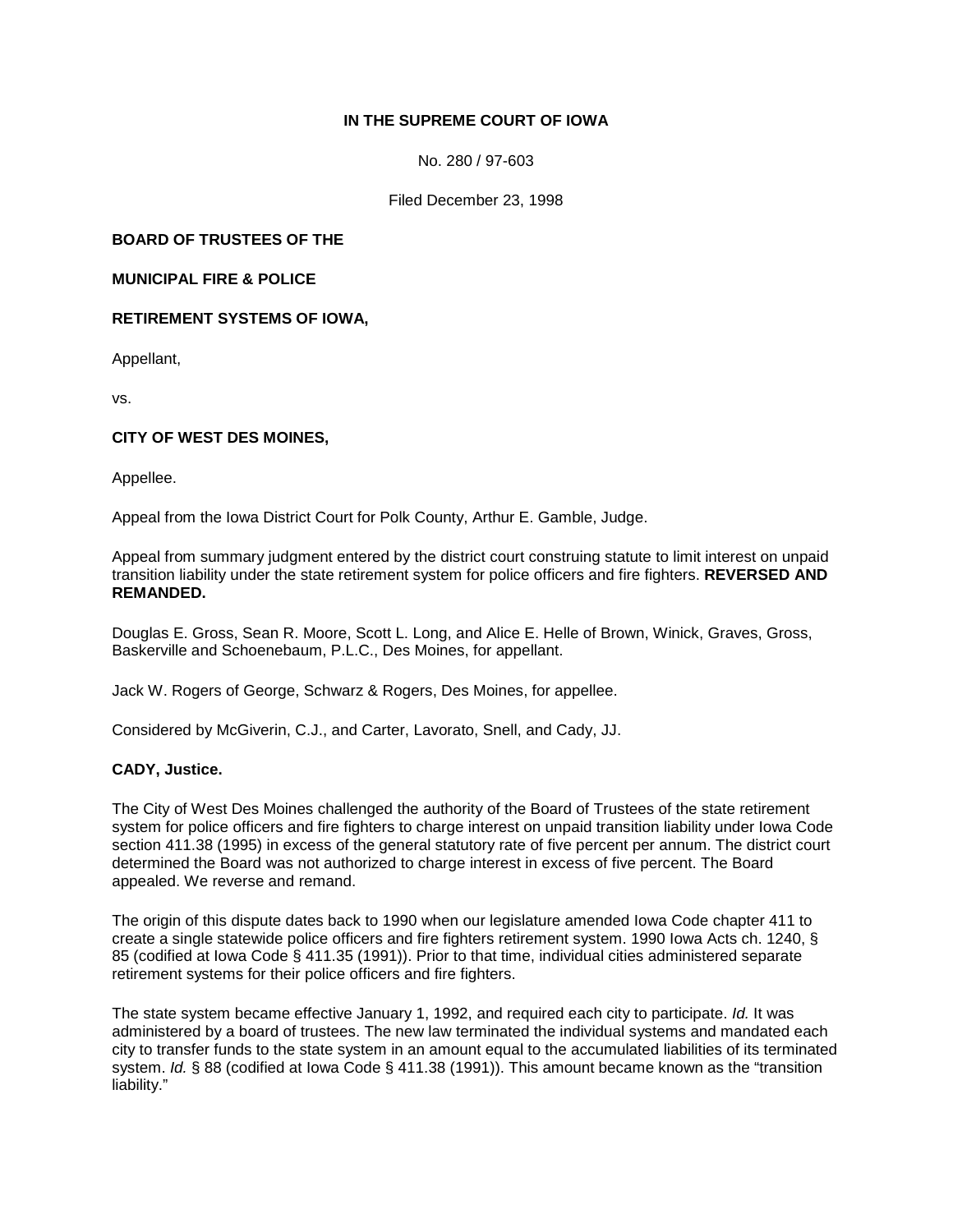Prior to 1992, the City of West Des Moines employed three police officers who had previously been employed by other cities in Iowa. During their previous employment, each officer accumulated retirement contributions with their city retirement system. Each city transferred these accrued contributions to the West Des Moines retirement system after the officers' new employment began, and the funds became an asset of the West Des Moines retirement system.

After the state system was implemented, West Des Moines paid to the state board the accumulated liability of its terminated retirement system. In 1994, however, the Board discovered the West Des Moines transition liability payment did not include the liability amount they received on account of the prior service of the three police officers.

The Board determined the additional transition liability of West Des Moines attributable to the prior service of the three officers was \$134,870. The Board notified West Des Moines of its obligation to pay this amount, together with accrued interest. The Board calculated the accrued interest on the additional liability through September 30, 1994, to be \$38,218. The Board set the interest rate at the greater of the actuarial interest rate assumption on investments of the funds in the system or the actual investment earnings of the fund for the fiscal year. Consequently, the interest was calculated to be 7.5% compounded from January 1, 1992, until December 31, 1993, and 13.3% compounded from January 1, 1994, to September 30, 1994.

West Des Moines paid the additional transition amount plus accrued interest as of September 30, 1994. However, the payment was not received by the Board until November 8, 1994. The Board then requested the additional interest to the date of payment. The City refused.

The Board subsequently commenced an action against West Des Moines seeking to collect \$2467 for unpaid accrued interest on the City's additional transition liability. The City filed a counterclaim for \$18,833. It claimed the Board had no authority to charge interest in excess of the general statutory rate of five percent per annum.

At the time the action was commenced, Iowa Code section 411.38 specifically authorized the Board to determine any additional transition liability attributable to errors and omissions[.\[1\]](http://www.iowacourts.gov/About_the_Courts/Supreme_Court/Supreme_Court_Opinions/Recent_Opinions/19981223/97-0603.asp?Printable=true#fn1) Iowa Code § 411.38(1)(b) (1995). It also permitted the Board to enter into an amortization agreement with cities for the payment of this additional liability over a period of time not to exceed thirty years. *Id.* Additionally, section 411.38 permitted the Board to charge interest on the amortized amount that was at least equal to the estimated rate of return on the investments of the state system. *Id.* Yet, there was no similar provision for interest in the absence of an amortization agreement.

In 1996, while this action was pending, the legislature amended section 411.38. The amendment specifically authorized the Board to charge interest as it did for the additional transition liability of West Des Moines[.\[2\]](http://www.iowacourts.gov/About_the_Courts/Supreme_Court/Supreme_Court_Opinions/Recent_Opinions/19981223/97-0603.asp?Printable=true#fn2)

The Board and the City both filed motions for summary judgment. The district court interpreted chapter 411 to limit the Board's authority to charge interest to five percent[.\[3\]](http://www.iowacourts.gov/About_the_Courts/Supreme_Court/Supreme_Court_Opinions/Recent_Opinions/19981223/97-0603.asp?Printable=true#fn3) It determined the 1996 amendment applied prospectively and did not consider it in its decision. Consequently, the district court granted West Des Moines' motion for summary judgment.

## **I. Standard of Review**.

We review a summary judgment ruling for errors at law. *Iowa Comprehensive Petroleum Underground Storage Tank Fund Bd. v. Farmland Mut. Ins. Co*., 568 N.W.2d 815, 817 (Iowa 1997). Similarly, our review for issues involving statutory construction is for legal error. *Schneider Leasing, Inc. v. United States Aviation Underwriters, Inc.,* 555 N.W.2d 838, 840 (Iowa 1996).

### **II. Applicable Interest Rate.**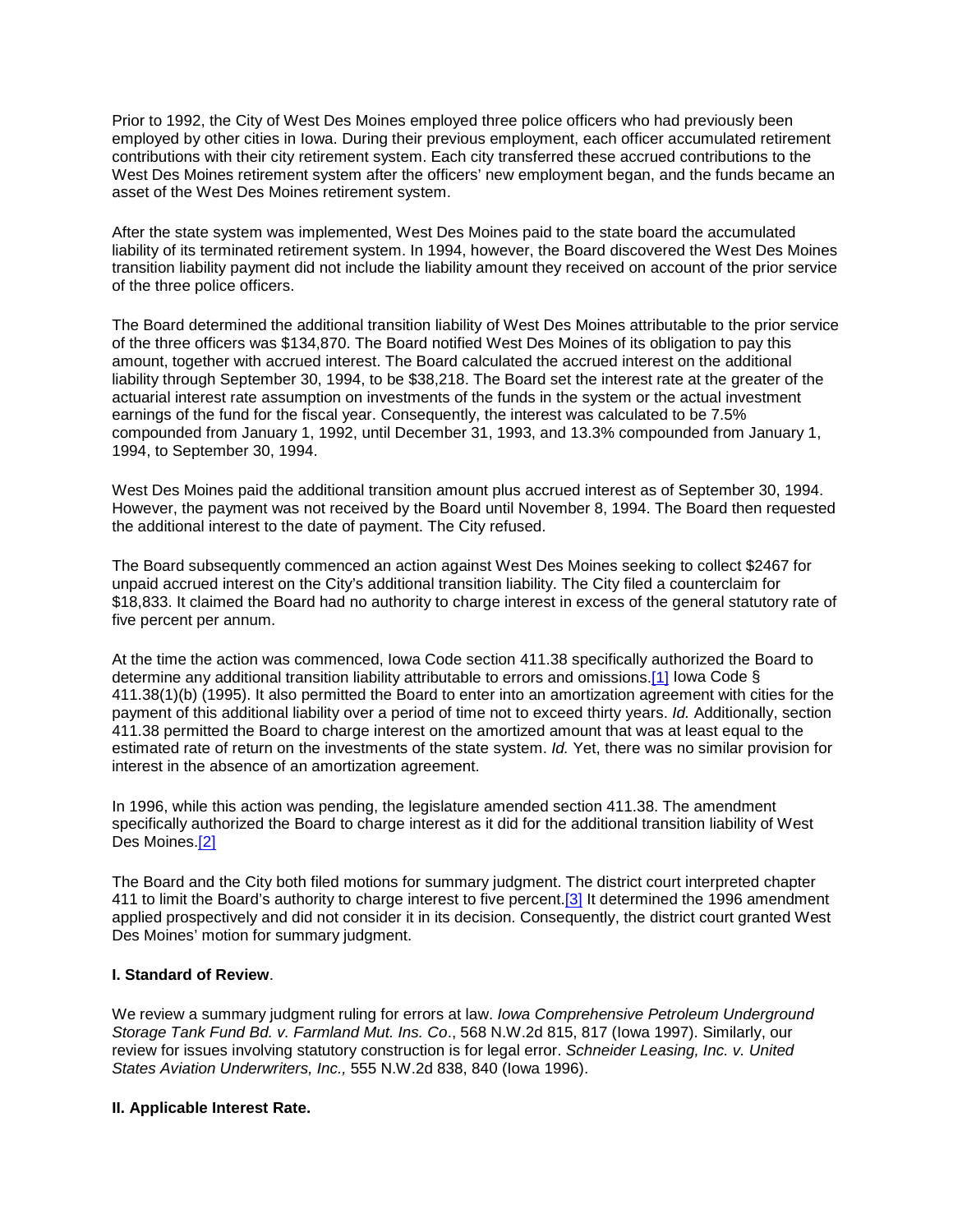When confronted with the interpretation of a statute which has been amended prior to trial, we employ a two-tiered analysis. If the amendment clarifies the statute, the former statute is interpreted with the aid of the legislative clarification. *See Barnett v. Durant Community Sch. Dist.*, 249 N.W.2d 626, 629 (Iowa 1977). On the other hand, if the amendment changes the statute and the change helps resolve the underlying disputed issue, the amendment becomes the focus of the inquiry and the court must determine if the legislature intended the change to apply retrospectively or prospectively. *See Emmet County State Bank v. Reutter*, 439 N.W.2d 651, 653-54 (Iowa 1989).

Numerous considerations exist to help ascertain the purpose of legislation under the two-tiered approach. *See Barnett*, 249 N.W.2d at 629. The distinction, however, between legislative clarification and legislative change narrows considerably when the amendment unambiguously resolves the dispute and was intended to apply retrospectively. In that situation, there typically is little need to interpret the former statute by applying all relevant rules of construction. *See First Nat'l Bank v. Diers,* 430 N.W.2d 412, 414 (Iowa 1988) (where legislature clearly expressed its intent for a statute to apply retrospectively, there is no need to resort to the rules of statutory construction). The retrospective nature of legislation usually controls. *Id.*

In this case, the district court found the amendment did not clarify the existing statutory scheme. Instead, it determined the amendment changed the statute to specifically authorize the Board to charge the enhanced interest rate, but concluded the amendment applied prospectively. The district court then looked to the other rules of statutory construction to reach its conclusion that the former statute did not authorize the enhanced interest rate. Although the district court conducted a thorough analysis, we conclude it erred in concluding the amendment applied prospectively.

Generally, a newly enacted statute is applied prospectively. *Emmet County State Bank*, 439 N.W.2d at 653; Iowa Code § 4.5. While this rule is nearly always followed when the legislation relates to substantive rights, we recognize a statute or amendment may be applied retrospectively when it relates solely to a remedy or procedure[.\[4\]](http://www.iowacourts.gov/About_the_Courts/Supreme_Court/Supreme_Court_Opinions/Recent_Opinions/19981223/97-0603.asp?Printable=true#fn4) *See Janda v. Iowa Indus. Hydraulics, Inc.*, 326 N.W.2d 339, 344 (Iowa 1982)*; Emmet County State Bank*, 439 N.W.2d at 653. This is true even when the statute is applied to proceedings pending on the effective date of the amendment. *Schuler v. Rodberg*, 516 N.W.2d 902, 904 (Iowa 1994). Nevertheless, we ultimately look to legislative intent to determine the outcome. *State ex rel. Turner v. Limbrecht*, 246 N.W.2d 330, 332 (Iowa 1976), *overruled on other grounds by State ex rel. Miller v. Hydro Mag, Ltd.*, 436 N.W.2d 617, 622 (Iowa 1989).

A remedial statute affords a private remedy to a person injured by a wrongful act, corrects an existing law or redresses an existing grievance, gives a party a mode of remedy for a wrong where none or a different remedy existed, or remedies defects in the common law and in civil jurisprudence generally. *State ex rel. Turner*, 246 N.W.2d at 332. Substantive law creates, defines, and regulates rights, while procedural law governs the "practice, method, procedure, or legal machinery by which the substantive law is enforced or made effective." *First Nat'l Bank in Lenox v. Heimke*, 407 N.W.2d 344, 346 (Iowa 1987) (quoting *Baldwin v. City of Waterloo*, 372 N.W.2d 486, 491 (Iowa 1985)).

We have already determined an amendment which provides for a new interest rate is remedial in nature and may be applied retrospectively. *See Janda,* 326 N.W.2d at 344. Nevertheless, we apply a three-part test to determine whether the legislature intended to give each statute retrospective or prospective application. *Emmet County State Bank*, 439 N.W.2d at 654. This test requires us to first look to the language of the new legislation. *Id.* Second, we examine the evil to be remedied. *Id.* Finally, we address whether there was a previously existing statute governing or limiting the mischief which the new legislation was intended to remedy. *Id.* The district court relied exclusively upon the general rule and failed to consider these tests.

We first consider the language of the amendment. It is plain from the amending language in section 411.38(1)(b) the legislature intended to establish a special interest rate on a city's additional transition liability. While section 411.38 did not specifically call for retrospective application, it expressly made the interest applicable beginning January 1, 1992, the date the cities were originally required to transfer the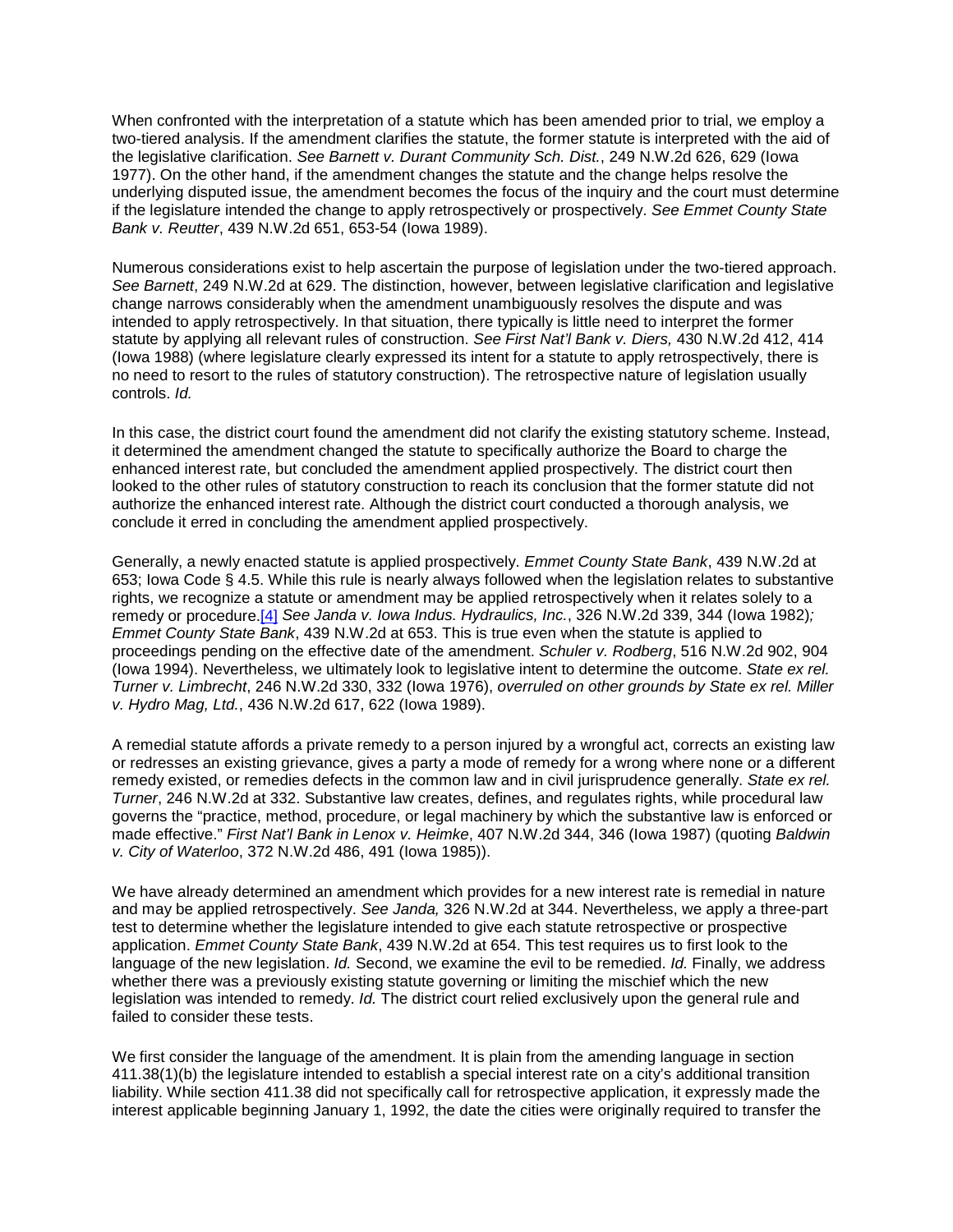transition liability. Thus, the transaction targeted by the legislature for the imposition of interest was the past transaction involving the insufficient transfer, not the later transaction involving the discovery of the insufficient transfer. *See Walker State Bank v. Chipokas*, 228 N.W.2d 49, 51 (Iowa 1975) (a retrospective law includes one which creates a new obligation, imposes a new duty, or attaches a new disability in respect to transactions already past). This reveals the legislature intended retrospective application of the amendment.

The nature of the evil to be remedied in this case is more revealing. The amendment gave the Board specific authority to charge the enhanced interest rate on the amount of the insufficient transfer for the period beginning January 1, 1992. Prior to the amendment, the Board had established the identical practice. This Board policy, however, was being challenged[.\[5\]](http://www.iowacourts.gov/About_the_Courts/Supreme_Court/Supreme_Court_Opinions/Recent_Opinions/19981223/97-0603.asp?Printable=true#fn5) The wrong sought to be remedied by the amendment was identical to the justification for the Board's practice. The Board wanted the cities who had previously transferred insufficient funds to pay an amount representing the rate of return the Board would have received had sufficient funds been transferred. The Board had been deprived of the opportunity to earn the rate of return on these untransferred funds, while the cities retained this opportunity. Moreover, the loss of the return by the Board would ultimately be shared by all participating cities, contrary to the expressed legislative intent that no city subsidize another city's transition liability. *See* Iowa Code § 411.38(2). The nature of the wrong was retrospective which required retrospective action. We think this indicates the legislature intended the amendment to apply retrospectively.

Finally, we look to the prior statute to determine if it addressed the problem which the amendment sought to remedy. The prior statute authorized interest on the amount of the amortization agreement entered into with cities after an insufficient transfer had been discovered and the amount determined. Yet, it included no similar provision for interest on the amount of the insufficient transfer from the date of the original transfer to the date of the amortization agreement. The legislature sought to rectify this problem by the amendment and there is no good reason why it would only want to remedy part of the problem by applying the amendment prospectively. We believe the legislature intended to remedy the entire problem so all cities would be affected in the same manner. *Emmet County State Bank*, 439 N.W.2d at 655.

We therefore conclude when considering the language of the amendment, the evil to remedied, and the existing statute at the time of the amendment, the legislature intended retrospective application of the amendment. Accordingly, we reverse the district court decision and remand the case with directions to enter summary judgment in favor of the Board.

### **REVERSED AND REMANDED.**

### **NOTES:**

[\[1\]](http://www.iowacourts.gov/About_the_Courts/Supreme_Court/Supreme_Court_Opinions/Recent_Opinions/19981223/97-0603.asp?Printable=true#f1) Section 411.38 provided:

1. Upon the establishment of the statewide system, each city participating in the statewide fire and police retirement system shall do all of the following:

*a.* Pay to the statewide system the normal contribution rate provided pursuant to section 411.8.

*b.* Transfer from each terminated city fire or police retirement system to the statewide system amounts sufficient to cover the accrued liabilities of that terminated system as determined by the actuary of the statewide system. The actuary of the statewide system shall redetermine the accrued liabilities of the terminated systems as necessary to take into account additional amounts payable by the city which are attributable to errors or omissions which occurred prior to January 1, 1992, or to matters pending as of January 1, 1992. If the actuary of the statewide system determines that the assets transferred by a terminated system are insufficient to fully fund the accrued liabilities of the terminated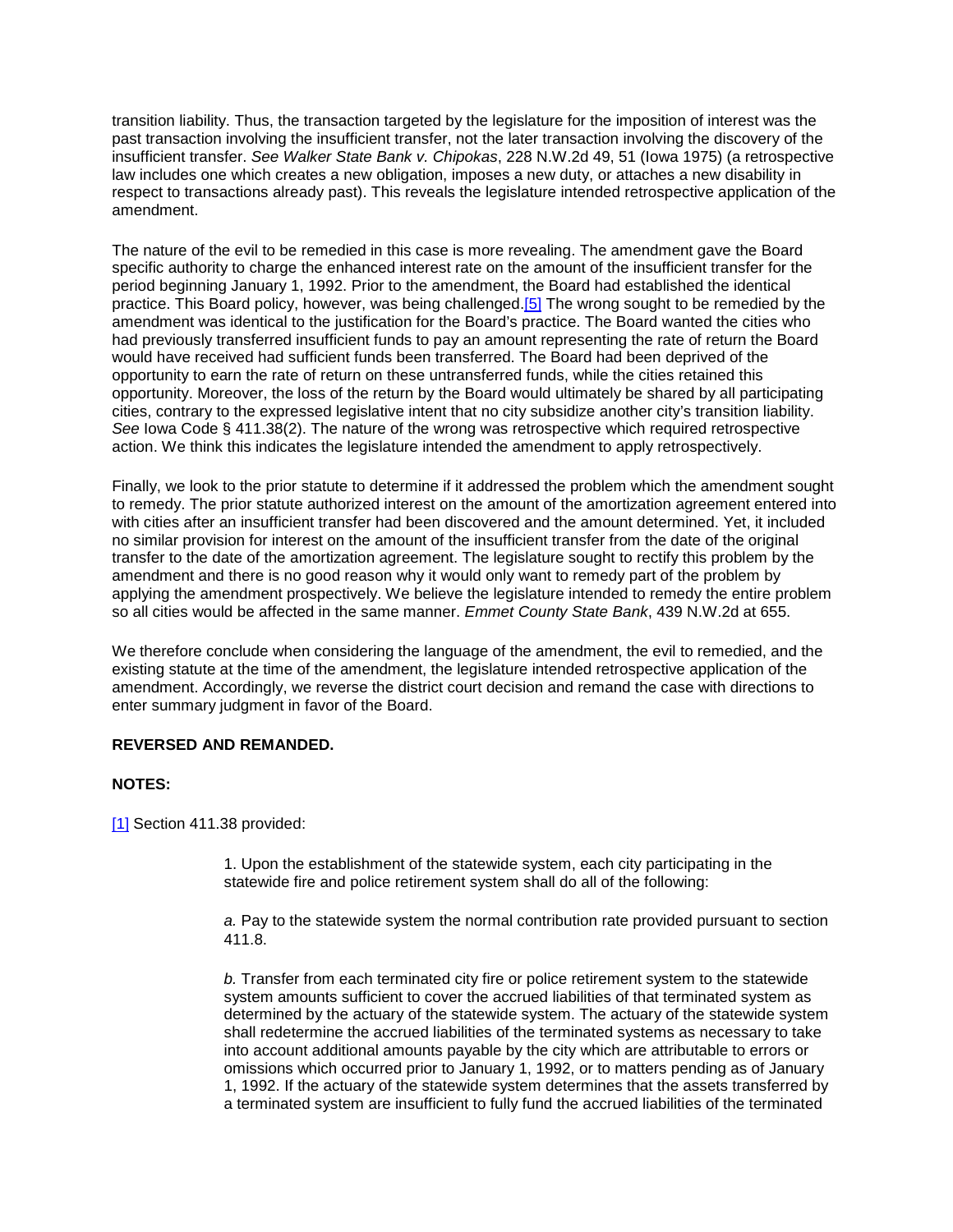system as determined by the actuary as of January 1, 1992, *the participating city may enter into an agreement with the statewide system to make additional annual contributions sufficient to amortize the unfunded accrued liability of the terminated system. The terms of an amortization agreement shall be based upon the recommendation of the actuary of the statewide system*, and the agreement shall do each of the following:

(1) Allow the city to make additional annual contributions over a period not to exceed thirty years from January 1, 1992.

(2) *Provide that the city shall pay a rate of return on the amortized amount that is at least equal to the estimated rate of return on the investments of the statewide system for the years covered by the amortization agreement.*

(3) Contain other terms and conditions as are approved by the board of trustees for the statewide system. In the alternative, a city may treat the city's accrued unfunded liability for the terminated system as legal indebtedness to the statewide system for the purposes of section 384.24, subsection 3, paragraph "*f*".

*c*. Contribute additional amounts necessary to ensure sufficient financial support for the statewide fire and police retirement system, as determined by the board of trustees based on information provided by the actuary of the statewide system.

2. It is the intent of the general assembly that a terminated city fire or police retirement system shall not subsidize any portion of any other system's unfunded liabilities in connection with the transition to the statewide system. The actuary of the statewide system shall determine if the assets of a terminated city fire or police retirement system would exceed the amount sufficient to cover the accrued liabilities of that terminated system as of January 1, 1992, using the alternative assumptions and the proposed assumptions.

Iowa Code § 411.38 (1995) (emphasis added).

 $[2]$  The legislature amended section 411.38(1)(b) to read:

Transfer from each terminated city fire or police retirement system to the statewide system amounts sufficient to cover the accrued liabilities of that terminated system as determined by the actuary of the statewide system. The actuary of the statewide system shall redetermine the accrued liabilities of the terminated systems as necessary to take into account additional amounts payable by the city which are attributable to errors or omissions which occurred prior to January 1, 1992, or to matters pending as of January 1, 1992. If the actuary of the statewide system determines that the assets transferred by a terminated system are insufficient to fully fund the accrued liabilities of the terminated system as determined by the actuary as of January 1, 1992, the participating city shall pay to the statewide system an amount equal to the unfunded liability plus interest for the period beginning January 1, 1992, and ending with the date of payment or the date of entry into an amortization agreement pursuant to this section. Interest on the unfunded liability shall be computed at a rate equal to the greater of the actuarial interest rate assumption on investments of the moneys in the fund or the actual investment earnings of the fund for the applicable calender year. The participating city may enter into an agreement with the statewide system to make additional annual contributions sufficient to amortize the unfunded accrued liability of the terminated system. The terms of an amortization agreement shall be based upon the recommendation of the actuary of the statewide system, and the agreement shall do each of the following: